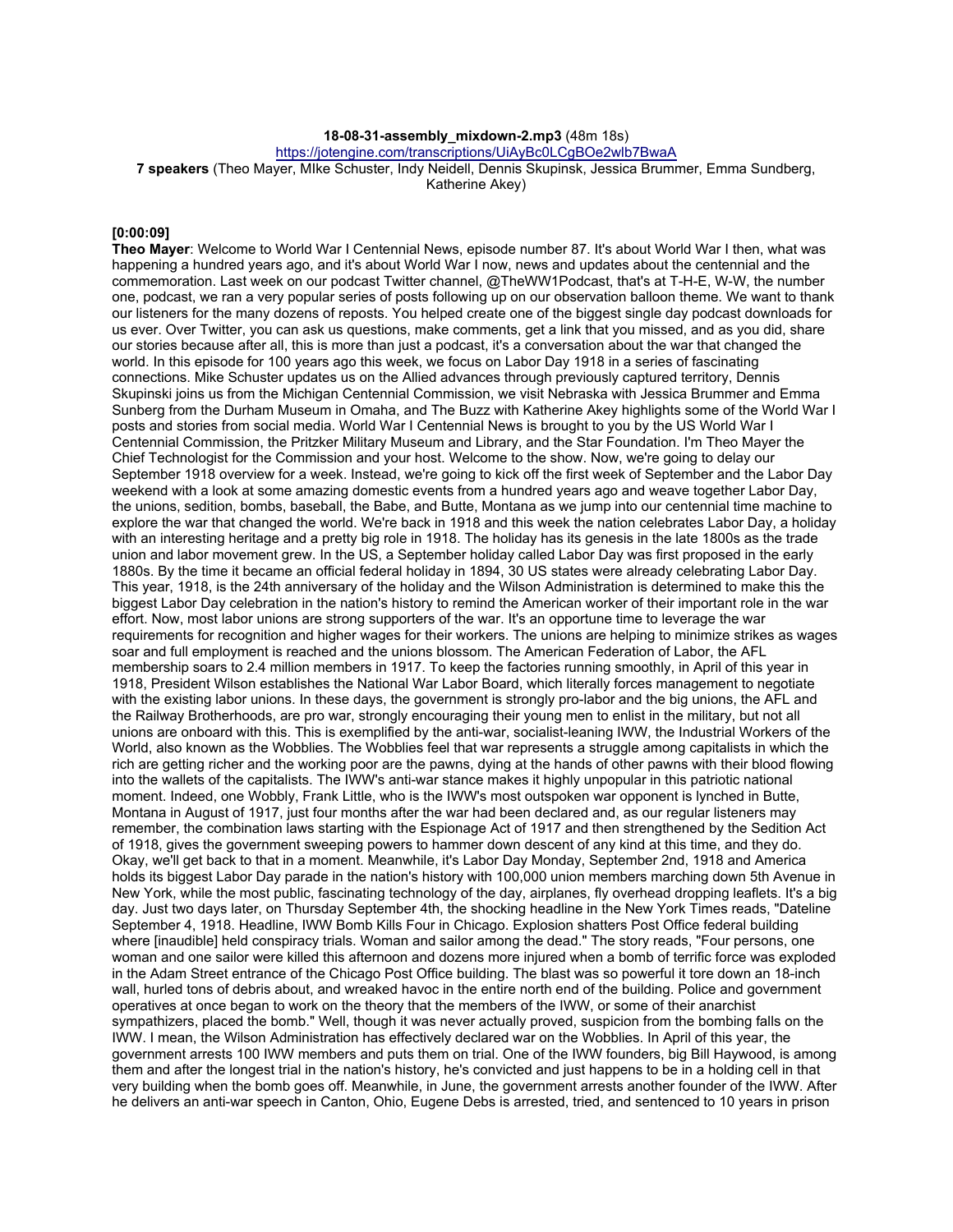under the Sedition Act. Given all this, it's no surprise that the suspicion immediately falls on the IWW. Haywood denies it saying, "Uh-uh. No IWW member would be so foolish as to do such a thing. It must have been German fear propaganda." Despite the fact that a large percentage of the Chicago public and the police believe that the IWW was involved in the bombing, no convictions were ever made and the case remains unsolved. Well, this bombing sort of freaks out the City of Chicago. There's a lot going on. There's a war on and over at Comiskey Park, tomorrow, on September 5th, is the opening game of the 1918 World Series. (Singing). It's the Boston Red Sox versus the Cubbies. (Singing). The 1918 season is ended early and the World Series is being played in September because of the war. Just a couple of weeks ago Secretary of War, Newton Baker, clearly not a baseball fan, announces that baseball players of draft age are not exempt from the draft like the movie actors are. He declares that the work or fight order for baseball players is effective as of September 1. You're going to war, boys. Well, that forces the premature end of the regular season and the 1918 World Series will be the only one played entirely in the month of September. Neither the players or the fans seem to have their head in the game. It's a pretty lackluster, forgettable six game series with no more than three runs in any one game, each team is shut out once, and not a single home run in the series. Not very exciting unless you like great pitching. Starting pitchers, Babe Ruth and Carl Mays account for all the Red Sox wins in the series, winning two games each and clinching the 1918 series for the Red Sox. Well, the bombing on September 4th doesn't really lighten the mood in Chicago whatsoever. In a city jittery over the bombing and weary of the war, game one of the series on September 5th attracts fewer than 20,000 fans, the smallest World Series crowd in years. During the seventh inning stretch, the Navy Band, who's the official band for the game, decides to play the Star Spangled Banner ... And suddenly, spontaneously, the entire stadium, which has been down and subdued, joins in a swelling patriotic chorus. (Singing). Now, it's important to realize that in September of 1918, playing the Star Spangled Banner is not a standard part for any kind of ballgame. In fact, the Star Spangled Banner is not even the official National Anthem, but in this moment in 1918, the spontaneous outpouring of sentiment, enthusiasm, and patriotism, is picked up on and written about by the Chicago papers. In the future, a number of historians will see this moment as the genesis for the song, not only being played at sports events, but becoming the National Anthem of the nation. Another moment that shapes our every day lives today, courtesy of the war that changed the world. (Singing). Now, we turn our lens from America to Europe with Mike Schuster, former NPR correspondent and curator for the Great War Project Blog. Mike, in your post this week, you trace the uplift in the Allied moral as they turn years of desperate struggle for mere survival into an unerring advance over recaptured lands, stained with the history of defeat and lost comrades. Now, though the dying continues, this must be a very heady time for the French and British, and a real emergence for the Americans.

### **[0:12:20]**

**MIke Schuster**: Yeah, no question about that Theo. The headline reads, "Continuous attacks on the Western front. German line collapsing, Germans surrendering everywhere. An American officer and the tank, it will kill many Germans," and this is special to the Great War Project. "By these days, a century ago, German morale is low and plunging lower," so reports historian Martin Gilbert. "Considerable Allied advances were made throughout the Western Front. Top French commander Marshal Foch was so confident that he reported to the French Prime Minister that he could secure victory in 1919," according to historian Gilbert. The top British general, Sir Douglas Haig, is even more confident now. He expressed his confidence that victory would come before the end of 1918. Yet for every victorious headline, there was a somber subtext. The Allies have not won the war yet and despite the imbalance in troop strength on the Western Front, the Germans outnumber the Allies in troop strength by 42 divisions to 32. "In the Allied armies, there was a sense of purpose, even exhilaration," reports historian Gilbert. "One by one the scenes of the most desperate fighting on the Somme in 1916 were erased." "Each day," Gilbert reports, "the Germans continue to be pushed back." The details are impressive. On August 25th, Mametz Wood was captured. It had been the scene of ferocious fighting and heavy casualties in 1916. On August 25th, the Germans withdraw 10 miles on a 55-mile long front. On August 27th, British troops overrun Delville Wood, yet another scene of slaughter and defeat in 1916. "Two days later the Germans begin the evacuation of Flanders," historian Gilbert reports, all the towns and villages, hills and rivers they had conquered earlier. The German command decides on a purely defensive strategy. "The Germans were to be given no respite on the Western Front," reports historian Gilbert. As August ended, ferocious Allied assaults were made against them. It seems as though the Germans and the Austrians were falling back everywhere at the hands of the French, the British, and the Americans. The last days of August were a particularly good period for the Allies, so on September 3rd, reports Gilbert, the French Commanding General, Marshal Foch, "Gave the order for continual attacks along the whole length of the Western Front." By contrast, that same day, the German Command issued a top-secret order to stop defeatist talk by German soldiers on leave. In the first week of September, a century ago, the Germans are evacuating positions in Northern France that they've occupied for years and these withdrawals are coming just as the Allies have amassed an enormous arsenal of weaponry, more than 3,000 guns, 40,000 tons of ammunition. The Allies have assembled 12,000 hospital beds to deal with the inevitable wounded to come. It is to be an enormous offensive. It will take place at a spot called the St Mihiel Salient. Among the officers leading American soldiers into battle is one Lieutenant Colonel, George S. Patton. His weapon of choice, the tank. He tells his men, "American tanks do not surrender as long as one tank can go forward and attack." "The tank's presence," announces Patton, "will save the lives of hundreds of infantrymen and kill many Germans." That's some of the news from the Great War Project this week, a century ago in The Great War.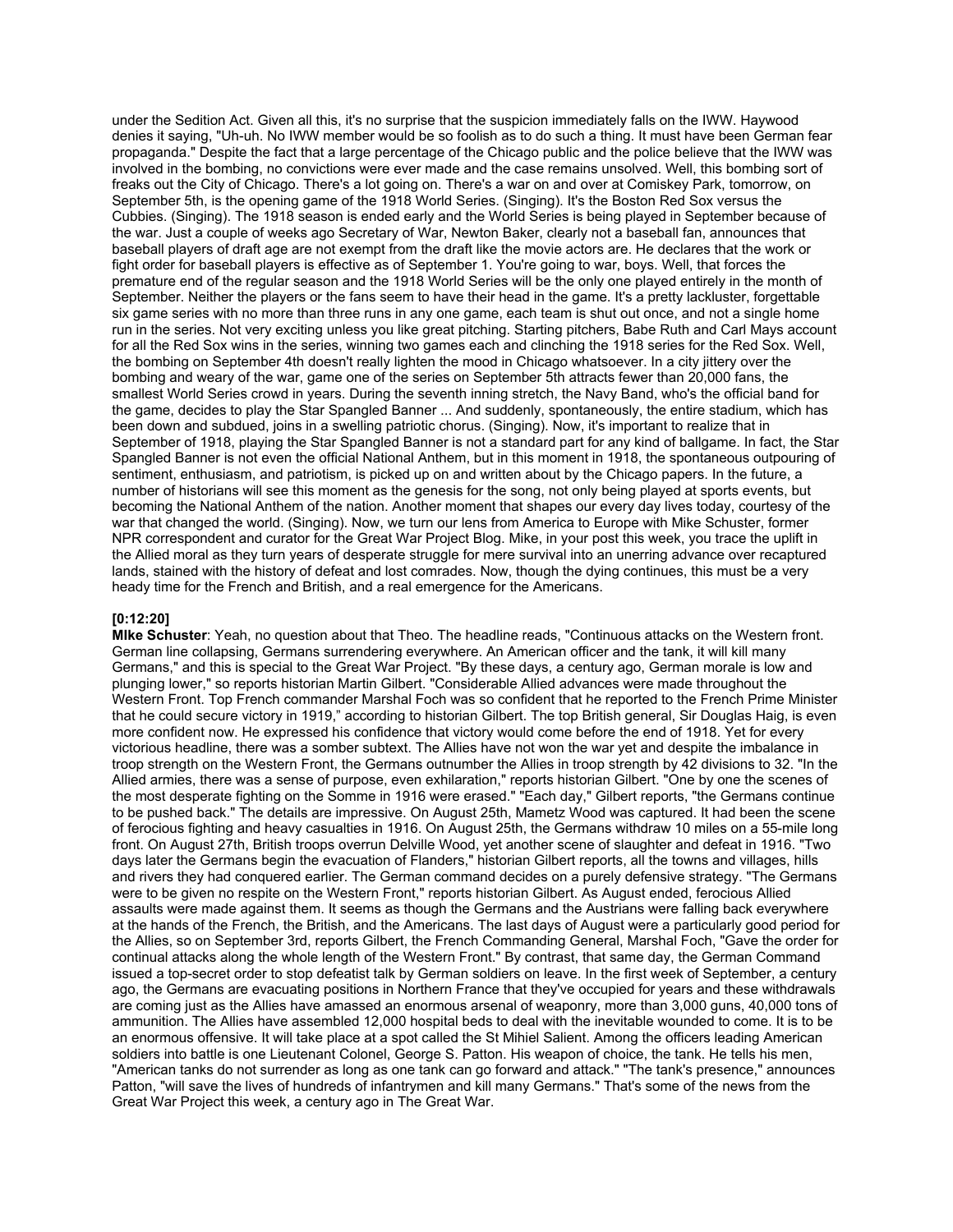### **[0:15:50]**

**Theo Mayer**: Mike Schuster is the curator for the Great War Project Blog. The link to his post is in the podcast notes. This week, our friends at the Great War Channel on YouTube have published a bio-special on John J Pershing, General of the Armies in 1918. Here's host, Indy Neidell, as he introduces the episode.

### **[0:16:12]**

**Indy Neidell**: I'm Indy Neidell, welcome to a Great War Bio-Special episode about John Pershing. He was an American General. Not as charismatic as a Patton or a MacArthur, but no American Field Commander before or since was given a freer hand to conduct military operations. He created an American Army pretty much from nothing and led America's geo-political debut as a world power. The first commander since George Washington to be called General of the Armies, John J. Pershing.

# **[0:16:43]**

**Theo Mayer**: To see the entire episode, search for The Great War on YouTube or follow the link in the podcast notes. That's this week's look back a century ago. It's time to fast forward into the present with World War I Centennial News Now. This part of the podcast focuses on now and how the centennial of World War I and the upcoming Centennial of the Armistice are being commemorated. This week in Commission News, I'm very excited to let you know that we have officially launched the local Armistice Day initiative called Your ACE or Your Armistice Centennial Events. A website that tells you all about it is live at WW1CC.org/YourACE. There you'll find three great programs, starting with Bells of Peace, which is a national bell tolling on the 11th hour of the 11th day of the 11th month. This year is the Centennial of the Armistice, the moment the shooting stopped on the Western Front and after years of war and carnage, the world thankfully started on the road to peace. It's a really important moment to commemorate. The 11th day of the 11th month is, of course, now known as Veteran's Day. We already have six states where the governors have created proclamations supporting the bell tollings in all their communities. There's three more coming out shortly, plus a whole bunch in the works. In addition, we have over 160 local organizations already signed up and now, we're waiting to hear from you. States, cities, posts, chapters, civic organizations, churches, retirement communities, and individuals, sign up. It's easy. Just go to WW1CC.org/YourACE. What if you don't have a bell or what if you're holding your annual Veteran's Day event at a local memorial or cemetery where there aren't any bells, or what if you're just simply an individual who wants to honor your ancestor who served? No problem. We're also producing a Bells of Peace participation app for your Apple or Android Smart Phone. Just have the app open before 11AM local time on November 11th and all the phones will toll together 21 times, five seconds apart. You can even pick the kind of bell that tolls or toll it manually. That's it for 11AM on the 11th, but what about the rest of the weekend? We've been fond of saying for a long time that one day's just not enough to commemorate our veterans, but before we go there, a quick backstory. As you know, but some of our listeners may not know, there is no World War I Memorial in our nation's capital. World War II, yes, Korea, yes. Vietnam, yes. World War I, no. As you may also know, the US World War I Centennial Commission's going to get one built, but the law says that it may not be built with tax dollars, so only private funding can be used. Well, you can help the veterans of World War I get this long overdue memorial and at the same time, provide your community with a really great World War I Armistice Film Festival over the entire Veteran's Day weekend, from Friday the 9th through Monday the 12th of November. If your organization donates \$500 or more to the National World War I Memorial in Washington DC, we can offer you public performance rights to hold a World War I Armistice Film Festival in your community. Here's how it works. We got together with some really great film and documentary producers who've created World War I films over the commemoration period and everyone has agreed to support this. You provide the location and the playback capability. It can be indoors, outdoors, auditorium, a church, a school, or a movie house. We'll provide you with an amazing package of films that you can run as often as you want over the Veteran's Day weekend. You can even charge for attendance for your organization as a fundraiser or to raise even more money for the National Memorial. You can see the whole program by going to WW1CC.org/YourACE, that's W-W, the number one, C-C dot org, forward slash, Y-O-U-R A-C-E or you can send a link request tweet to @TheWW1Podcast. Here's the film list that we'll send to the organizations who sign up. Pershing's Path to Glory, 40-minute documentary. The Hello Girls, 55 minute documentary. Sgt. Stubby: An American Hero, PG, one hour, 24 minutes. It's an animated film. You'll also receive The Millionaires' Unit, a two-hour documentary, plus you're going to get two bonus short films, Lafayette Escadrille, a 10-minute documentary preview from the producers of The Millionaires' Unit. It's their next film. Finally, A Soldier's Journey. You can hold a premier showing of the new US World War I Centennial Commission sponsored short film, which tells the story of World War I through the elements of a sculpture being created by the sculptor, Sabin Howard, for the National World War I Memorial. Contact us here through the podcast Twitter channel @TheWW1Podcast or via the program's web page at WW1CC.org/YourACE, Y-O-U-R A-C-E or by following the link in the podcast notes. This week in our updates from the states, we're headed to the Great Lake State, Michigan. Michigan began the Centennial Commemoration with an ad hoc commemorative team, but then through the unerring efforts of our next guest, on July 13th, 2017, Michigan's Governor, Rick Snyder, signed SB 248, an act to create a commission to commemorate the centennial of World War I. The bill was introduced by Senator Rebekah Warren of Ann Arbor. I met our next guest in the fall of 2016 when he stepped up to create the website for the Michigan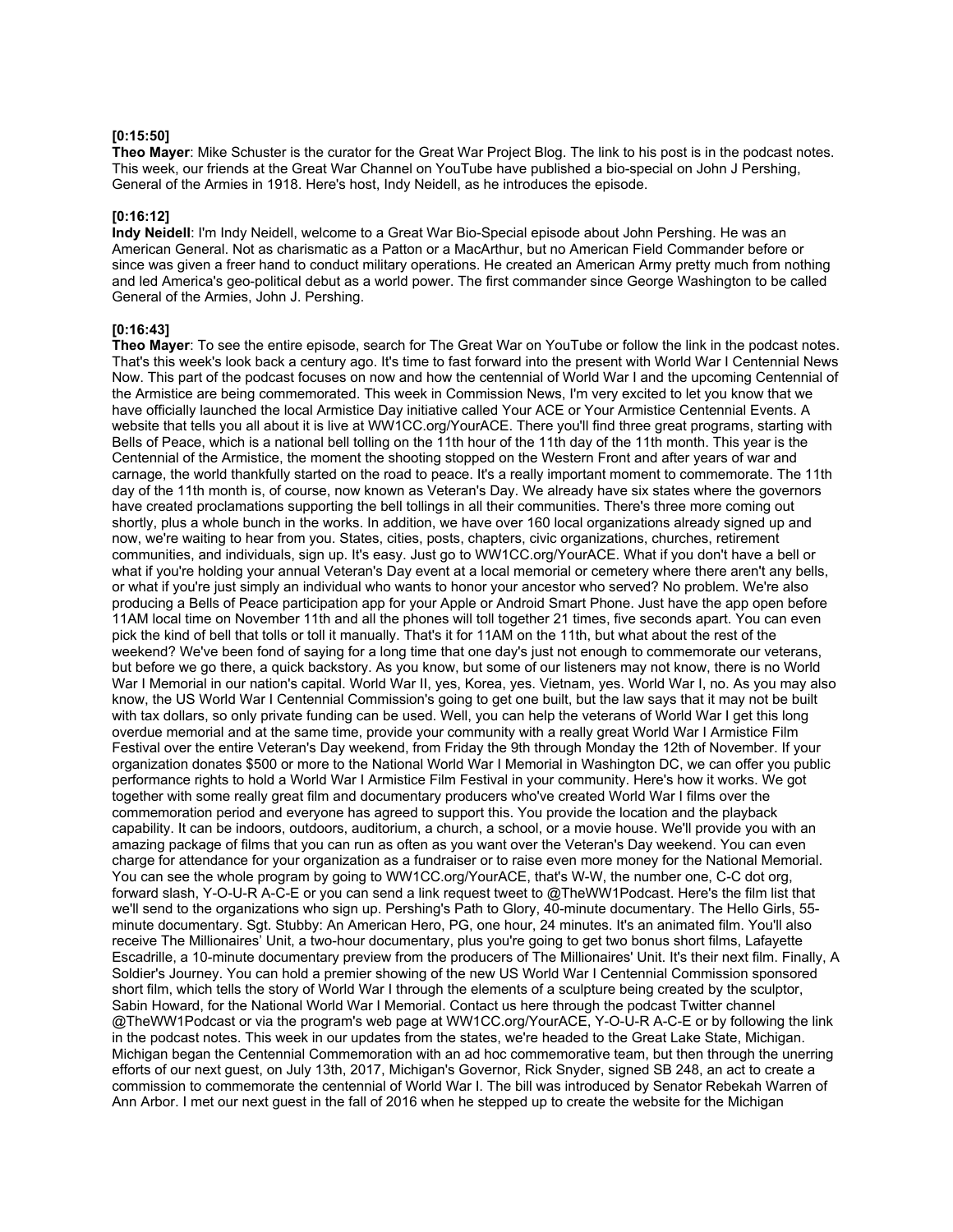Centennial of World War I. His name is Dennis Skupinski and today he's the chair of the Michigan World War I Centennial Commission. Dennis, welcome to the podcast.

### **[0:23:35]**

**Dennis Skupinsk**: Why thank you, Theo.

## **[0:23:37]**

**Theo Mayer**: Dennis, take us back to the early days as you and your colleagues were out there, they were all shouting, "Hey, you know, there was a war before World War II, it was World War I." How did you guys get started?

# **[0:23:48]**

**Dennis Skupinsk**: Well, actually, it was in spring of 2012 when I was looking for a group to join, so I figured out what I really want to do, which is World War. Then I looked up in the state and they didn't have a Centennial Commission, so I went to the Michigan Historic Commission and gave a presentation in April. Everybody thought it was a good idea, but I didn't have a champion. Eventually, once they formed a National World War I Centennial Commission, I was able to get some heavyweights, such as Rebekah Wilson from the National World War I Centennial group to call Rebekah Warren and then those two got along real good, so they managed to craft some legislation and actually get it introduced in 2016. It didn't get through the senate that year, but the next year they got it through.

## **[0:24:33]**

**Theo Mayer**: Your story happened in a lot of places because it is the war that everybody forgot, so it took people like you and some support to actually get the commissions going. One thing I noticed when we first started working together, that you really like to make videos and you're still making a video every month. What got you going in that direction?

## **[0:24:53]**

**Dennis Skupinsk**: Well, one of the things I was doing was going to a marketing luncheon that they have in Ann Arbor at the University of Michigan. They've got a lot of creative people there, and entrepreneurs. One of the things they had was marketing in the future and they're talking about how people are going from PCs to tablets to cell phones and people also are reading less and they're watching more videos. I only do historic events, historic people, but last month, we had our World War I Centennial event and I'm just putting that video together, so we're showing actions. We had a couple bands play World War I music, we had the World War I [markit] here. We've had re-enactors, we've had people doing different things, and now I'm able to record all that and put into a video form so people in the future can say, "Oh, look at what they did during the World War I Centennial," and actually see people and hear things and sort of relive it, even if you weren't there. That's one of the reasons why I went to video.

# **[0:25:49]**

**Theo Mayer**: Not an easy choice because it's a lot of work, but a really, really great approach. Your state is part of Susan Mennenga Midwest State Coalition. Susan is part of the Pritzker Military Museum and Library Organization, who's our commission's founding sponsor. How has Susan been able to help you support Michigan's efforts?

### **[0:26:06]**

**Dennis Skupinsk**: Well, one of the things is she's involved with the national commission, so I'm battling the state people here and what she does, she gives me an outside perspective of what's going on. When sort of like in the military, when you need the heavy artillery, I call her.

# **[0:26:22]**

**Theo Mayer**: Dennis, what are some of the activities that you've done this year?

### **[0:26:26]**

**Dennis Skupinsk**: Okay, well one of the things we've done during the springtime was we sort of went from heavy metal to band, Sabaton, which I'm not sure if everybody knows, but they write songs about usually military history, about battles and things and they've had about 15 songs, give or take, on World War I. They came through Michigan and we went to their concert and gave an award of excellence, so they actually had us up on stage and they did a whole, nice presentation for us. We've got that video clip on our web page. Then, we, about a couple of months later, we went to the Archdiocese of Detroit because they had The Tallis Scholars, which is a renaissance choir group from the United Kingdom come in and we had a flag ceremony at the beginning there for the remembrance of the First World War. Then, we did our World War I Centennial event in August at the Michigan Military Heritage Museum in Grass Lake and there, besides the World War I [market] , we have a trench that we built. We also have 30 uniforms from around the world of over 12 countries on display and World War I posters. What we're doing in the future is in November 8th at the state capital, we're going to be doing a bell ringing event. One of my people, Jerry Benson, is someone whose job it is and has a degree in bell ringing at the University of Michigan, so they put together a little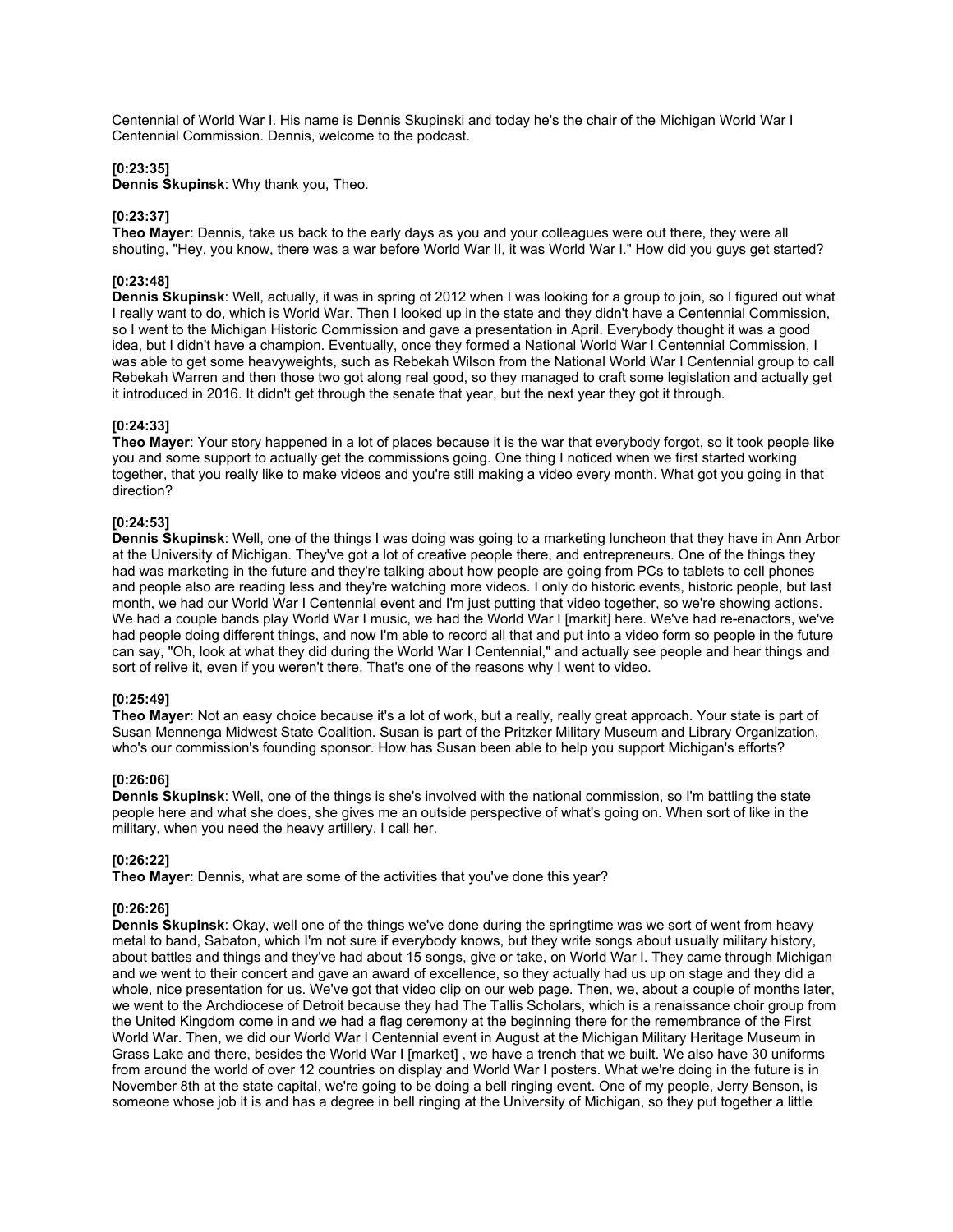program at the University of Michigan in Ann Arbor's going to be ringing on Veteran's Day. Also, we're doing a Veteran's Day parade in Detroit and a Christmas parade in Lansing. They're all about the same time.

### **[0:27:58]**

**Theo Mayer**: Excellent. Beyond Armistice, what's going to happen to the commission going forward?

### **[0:28:03]**

**Dennis Skupinsk**: Well, one of the things is the war didn't end in Michigan when the armistice was signed because we still had the North Russian Expeditionary Force, the Polar Bears, over in North Russia and they fought some of their biggest battles after the armistice was signed, so we still, we want to be focusing on them. They didn't come back to Detroit until July. Also, Harry Hill Bandholtz was with a peace delegation in Hungary after the war and in October of 1919, he was the person who saved the Hungarian National Treasures in the Hungarian National Museum. His riding crop is in the museum, along with the censor stamp and he has a statue of him in Budapest, so we also want to be bringing up stuff about him. Also, he was the father to military police. There's still a lot to do in 2019 and even though our commission ends end of December, we're still going to be doing things for another year or two.

### **[0:29:00]**

**Theo Mayer**: Well, Dennis, it sounds like you're doing great work and even when the commission goes away, you started without official sanction, you're going to continue on after it. Great work, sir.

### **[0:29:10]**

**Dennis Skupinsk**: Well, thank you Theo.

# **[0:29:11]**

**Theo Mayer**: Dennis Skupinski is the chair of Michigan's World War I Centennial Commission. Learn more about the commission and its projects and its programs by visiting the links in the podcast notes. For our Remembering Veterans segment, we're heading over to Nebraska to learn more about some wonderful local World War I museum exhibitions and programs at the Durham Museum. The Durham Museum in Omaha recently opened Fighting for the Good Life: Nebraskan Memories of World War I. The exhibit was created by crowdsourcing objects, stories, and oral histories from Nebraskans and is accompanies by a series of lectures and screenings. Here to tell us more about the exhibit programming and Nebraskan World War I are Jessica Brummer, Director of Marketing and Public Relations, and Emma Sundberg, Curator at the Durham Museum. Welcome to both of you.

### **[0:30:05]**

**Jessica Brummer**: Thank you.

**[0:30:06] Emma Sundberg**: Thank you.

### **[0:30:07]**

**Theo Mayer**: Jessica, tell us a little bit about the Durham Museum. What's its mission?

### **[0:30:11]**

**Jessica Brummer**: The Durham Museum is a local history museum located in Omaha, Nebraska. We are actually housed in the former Union Station in Omaha, so a big part of our mission is to obviously share the history of the region, but also tie that history to the national story, which is exactly what this exhibition about World War I does.

# **[0:30:35]**

**Theo Mayer**: Emma, this exhibition was created by working with the public. How do you do that?

### **[0:30:40]**

**Emma Sundberg**: Yes, we decided that because we wanted to talk about the importance of World War I in our community, that we wanted as many community voices to participate as possible. One way we thought about this was do a crowdsource where we actually worked with our marketing department and create just a shout out to the community that got into the local newspapers, went on to our Facebook and social media asking, does anybody have objects and stories from your family members who had served from Nebraska, in Nebraska at the time, that they might be willing to share with us? We did this I'd say about the fall in 2017 for about three months or so. We had over a hundred people submit with images of some of their materials, [inaudible] digital copies of letters, and just emailing stories. It really surprised us we had such a difference of objects. We had what you might expect, being uniform pieces of the metals, but also postcards of love stories of a soldier and his sweetheart back home who would later end up getting married, dog tags stamping kit that I had personally had never seen before as an object, so it really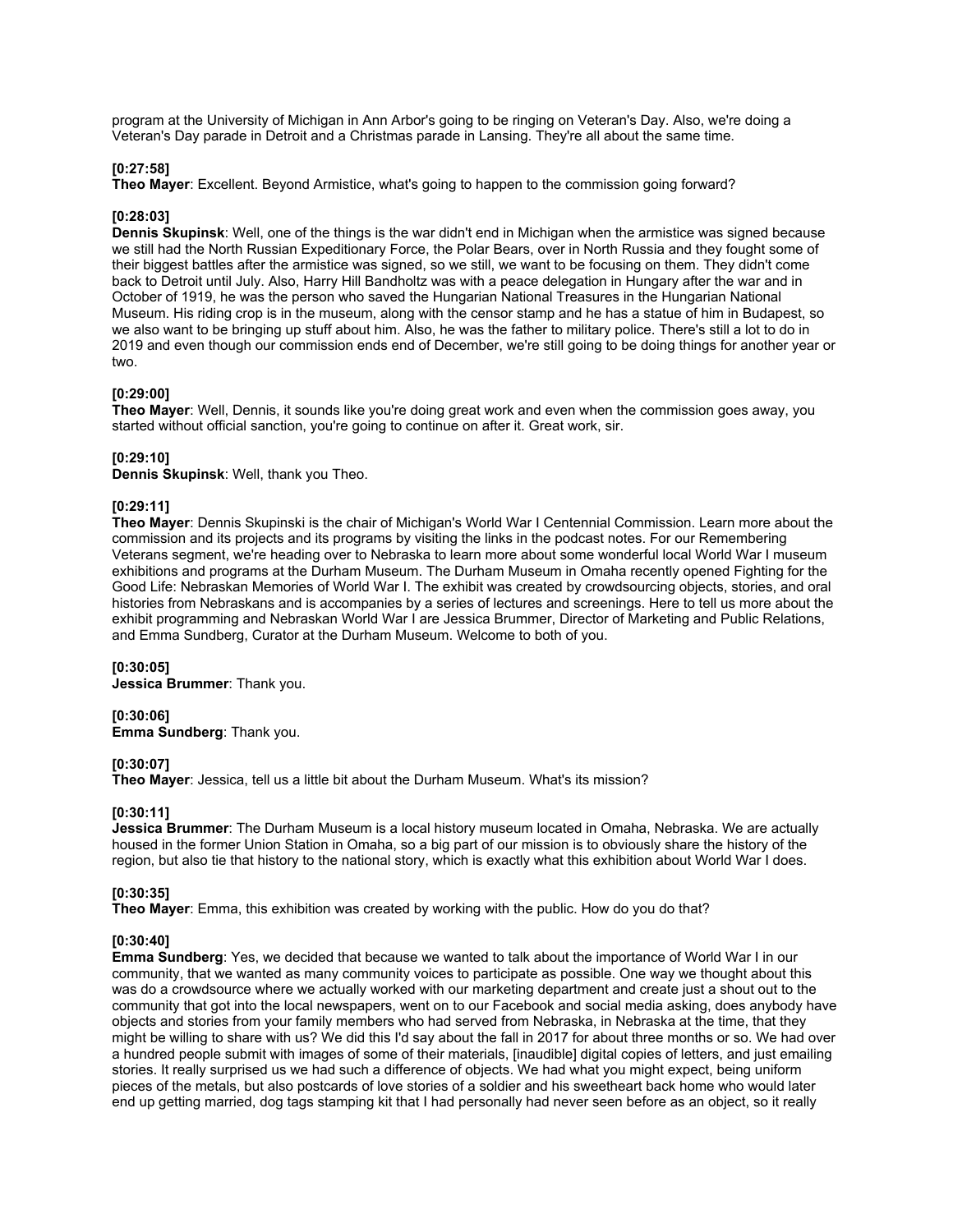ranged in topic, also in location. For us, in Omaha, that was really great. Our city does have historic district in South Omaha, for immigrants, so that was the crowdsource portion of the exhibit.

### **[0:32:03]**

**Theo Mayer**: As you were doing Fighting for a Good Life, what was Nebraska's experience like during the years and during the war?

### **[0:32:10]**

**Emma Sundberg**: Well, it is, I would say actually fairly similar to a lot of other cities in the country. They were trying to work out the way of how they would respond to it. Of course, earlier, in 1914, it was actually fairly good economically, but then as we progress into it, we joined with the rest of the country in fervor of supporting freedom and fighting for the cause. Nurses, Red Cross, Salvation Army, Liberty Bond Drive, probably one of the more interesting pieces that I discover ... I'm not from Nebraska, so this is all very, very fun for me, nationally Omaha had the North Omaha Ballooning School and the concept of using balloons, very similar to hot air balloons, as aerial observance, like reconnaissance. Fort Omaha is still around today. It just has a museum as well, but we, in our crowdsource, were very lucky to have a few balloonist materials sent in, which allowed us to explore this story. It's kind of one of those small facets that you don't think of in this modern time that that was something that we would have done.

## **[0:33:12]**

**Theo Mayer**: Well, you know, Emma, last week's theme, we had a big section on observation balloons and the people that flew it and were known as balloonatics.

# **[0:33:20]**

**Emma Sundberg**: That would make sense.

### **[0:33:22]**

**Theo Mayer**: Okay, so tell us about, the Fighting for the Good Life, you've got a whole program that you've built around it with lectures and showings and stuff. Could you tell us a bit about that?

### **[0:33:32]**

**Jessica Brummer**: Yeah, so one of the things that we looked at during the crowdsource were what were the themes that were coming out and as Emma mentioned, a really big one was all of the letters and journals and personal stories that we received. We have planned several lectures, but the first of which we have Lynn Heidelbaugh, who is the curator at the Smithsonian's National Postal Museum coming to speak about that topic. At the same time, we have a whole host of lectures by local scholars, both from the University of Nebraska at Omaha and the University of Nebraska, Lincoln, who will be talking on different topics. We will be doing a film screening of Black Jack Pershing: Love and War, here at the museum. We've had some tours focusing on the Spanish flu. One of the really fun objects that we received in the crowdsource was a violin. The story behind that was that the gentleman who played the violin, when it was discovered that he could play the violin, he was pulled off the front line to play as the morale boosting activity and very well may have saved his life, so we were able to bring in a violinist to perform music of the time period. We've just really tried to take the themes that are within the show and develop a whole host of programming for our audience to come enjoy as well.

### **[0:34:59]**

**Theo Mayer**: Let me ask you really quickly, how's the public been responding?

### **[0:35:02]**

**Jessica Brummer**: Well, very, very well. I will say we had a large opening day activity when the exhibit opened and we had a wonderful turnout. This has given our community the opportunity to have conversations about it.

# **[0:35:18]**

**Theo Mayer**: Well, congratulations. Sounds like a great project. What you guys are doing is kind of holding up the flag, so thank you very much.

**[0:35:24] Emma Sundberg**: Yeah.

**[0:35:24]**

**Jessica Brummer**: You're welcome. Thank you.

**[0:35:25]**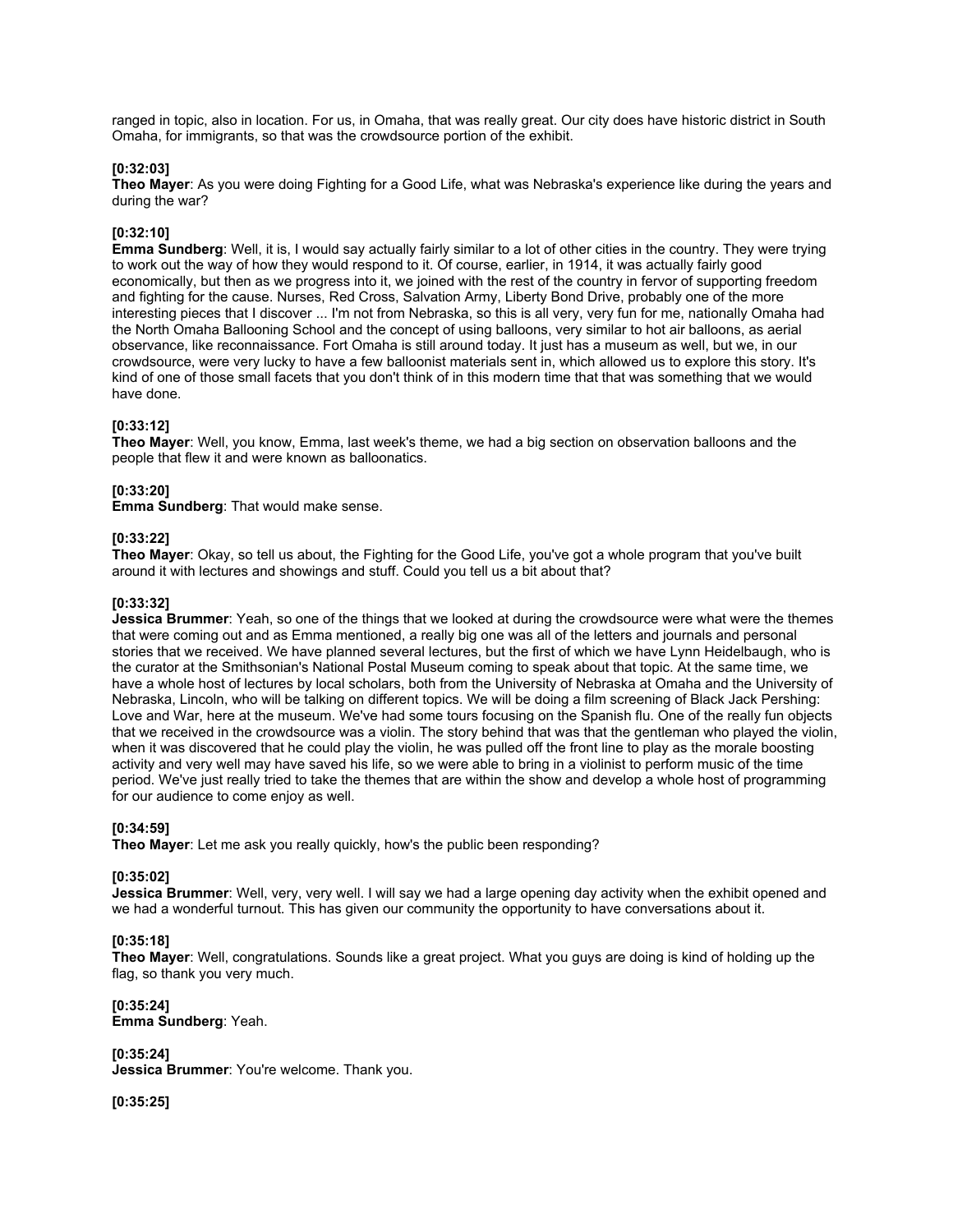### **Emma Sundberg**: Thank you.

### **[0:35:26]**

**Theo Mayer**: Learn more about the museum and its focus on Nebraska and World War I through the links in the podcast notes. For our International Report, there are a lot of things going on in Europe over the coming weeks as we head towards the Armistice. For example, last week hundreds of volunteers from 18 countries gathered in the French town of Verdun. These volunteers were re-enactors dressed as World War I soldiers. They populated reconstructed field kitchens, first aid posts, and command posts, posing for photographs and living out the life of a soldier from a century before for the visitors, but although some re-enactors were placed out in the old battlefields, they didn't reenact any fighting out of respect for the sites, which have since become a symbol of peace. Instead, German and Polish re-enactors shared tips about military clothes and history, anecdotes with their French, Australian, and English neighbors at the local encampment. We've included a number of links in the podcast notes about the incredible event, so that you can learn more and see some of the photographs. Also, the Washington Post in their travel section recently published an article summarizing many important American cemeteries, memorials, and upcoming commemorations all across the France and Belgium. If you're planning a trip to the Western Front, whether this autumn or beyond, this article is a great resource for the memorials, museums, and towns to visit. You'll also find links to it in the podcast notes. In education this week, the latest World War I Education Newsletter is out. Issue number 14 is medicine and shell shock and features articles on the incredible medical advancements and the horrific mental and medical traumas of the war. This issue includes resources for teaching about the history of shell shock and psychological therapy, Anna Coleman Ladd's prosthetic masks, advances in antiseptics, and contemporary advancements in the understanding of shell shock and PTSD. The newsletter is published by the National World War I Museum and Memorial in Kansas City and in partnership with the World War I Centennial Commission. You can sign up for the Education Newsletters at WW1CC.org/subscribe or follow the links in the podcast notes. On the same theme, medicine in the Great War. This week's World War I War Tech highlights a humble, but important medical advancement of World War I, the Thomas splint. Well, say you got into some kind of accident. Maybe riding a bike, bungee jumping, playing tackle football on Thanksgiving, or engaging in some other risky activity, and the result was a broken femur. Even today, your leg would probably be placed in a Thomas splint. Named after its inventor, British surgeon Hugh Owen Thomas, the Thomas splint is a very common orthopedic apparatus used to stabilize and immobilize the leg after a traumatic injury. For the fighting men of World War I, who suffered from all manners of leg trauma, this was not always the case. According to British orthopedist, PM Robinson and MJ O'Meara, at the beginning of the First World War, the management of femoral fractures was such that most soldiers with these injuries died. Historian Louise Bell credits Dr. Thomas' nephew, Robert Jones, for introducing the Thomas splint to the battlefield where it had an enormously positive impact. The Thomas splint significantly improved a soldier's chances of surviving a terrible leg wound. Contemporary British military accounts show a 60% drop in mortality rate for soldiers with that type of injury. In conjunction with other battlefield medicine improvements, such as the ambulance and more efficient evacuation systems, the Thomas splint and the highly trained medics who administered it under fire saved countless lives in the British Army. The Thomas splint, a great war lifesaver and so well designed that we still use it today. On World War I War Tech, read more and check out the design by following the links in the podcast notes. For this edition of Speaking World War I, where we examine the words and phrases from the war, here's an interesting one. What image does body snatcher conjure up for you? Maybe an old horror movie or an alien parasite invading human hosts. It does for me, but for the men of the AEF, body snatcher had a completely different connotation. For them, body snatcher was the nickname given to stretcher bearers. According to a compellation of American military slang from World War I, these guys bravely snatched the bodies of wounded men from the killing zone, risking their own lives to move their comrades to medical aid. According to retired US Naval Corpsman, John [Haig] , American stretcher bearers underwent a mandatory 10-week training course before they could serve at the front. Of course, no amount of training can truly prepare you for the carnage and the chaos of battle and our body snatchers both learned and improvised on the job. The Army surgeons knew that the first line care provided by the bearers would often be the difference between life and death. Indeed, as the war progressed, stretcher bearing became a profession unto itself and the men who mastered it, left behind a powerful legacy. [Haig] the corpsman concludes that the word done by the stretcher bearers during World War I and the relationship they had with doctors at the next level of care, can still be seen today. Body snatchers, brave, innovative, life-saving heroes of World War I and this week's phrase for speaking World War I. Follow the links in the podcast notes to learn more. This week in articles and posts, where we highlight stories you'll find in our weekly newsletter, The Dispatch. Headline, More States Join Bells of Peace Initiative. The Governors of Alabama, Illinois, Maryland, Massachusetts, Mississippi, and Missouri will soon be joined by Hawaii, Nebraska, North Dakota, Rhode Island, and Virginia in issuing proclamations that promote Bells of Peace, and initiative asking all their citizens to toll the bells on November 11th, 2018. Headline, Ceremony Casts New Light on Nearly Forgotten SF Document to World War I Fallen. There was a solemn ceremony at noon on Saturday, August 25th and Hero's Grove, the site of a nearly forgotten monument in Golden Gate Park to honor 761 San Franciscans who died in the War to End All Wars only a century ago. The monument is an 18-ton granite stone carved with the names of 748 men and 13 women from San Francisco who died in World War I. Headline, Quincy, Illinois. African American Physician Who Served in World War I Was Mover, Shaker. The Herald-Whig newspaper in Quincy, Illinois continued its fine World War I coverage recently with an in